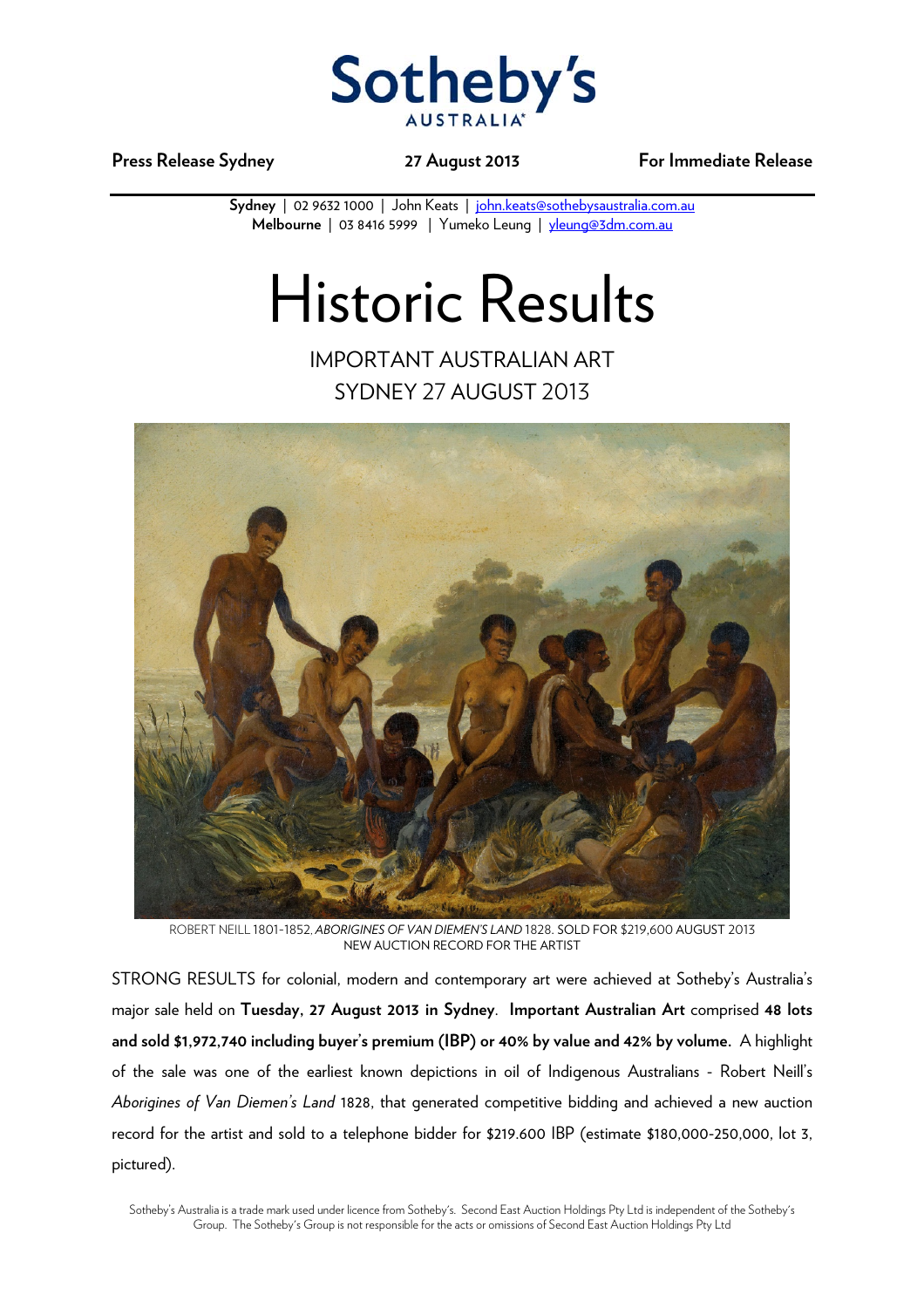

## **Press Release Sydney 27 August 2013 For Immediate Release**

Another colonial work from Tasmania which also set an auction record was the exquisite *Portrait of Thomas Giblin* (1846) which sold for \$109,800 IBP (estimate \$40,000-60,000, lot 23). Sourced from a private collection in Scotland, after the pre-sale announcement, descendants of Giblin contacted Sotheby's Australia to see this portrait which provided a fascinating insight into early colonial life, where the fashionably dressed and prominent sitter engaged the most accomplished portrait painter of the day, regardless of the artist's convict status and criminal past.

A selection of modern art was well received during the sale. *The Hitch-Hiker* (1972) by Jeffrey Smart was picked-up for \$366,000 IBP (estimate \$300,000-400,000, lot 11) and there was no hanging around as Fred Williams delightful central Victorian landscape work of *Hanging Rock* (1976, 1980) sold for \$268,400 IBP (estimate \$220,000-280,000, lot 5).

There were several masterpieces of contemporary art offered at the Sydney auction. Peter Booth's *Untitled* 1997 achieved an auction record for the artist and sold for \$183,000 IBP and was one of the artist's finest snowscapes ever offered at auction (estimate \$150,000-200,000, lot 16). The exceptional fine porcelain work by Gwyn Hannsen Pigott was much admired through the exhibitions, and sold for \$26,840 IBP (estimate \$22,000-28,000, lot 16).

'Sotheby's Australia achieved several strong results and auction records that reflect our commitment to present well-curated and researched sales from the colonial to contemporary period' said Geoffrey Smith, Chairman of Sotheby's Australia.